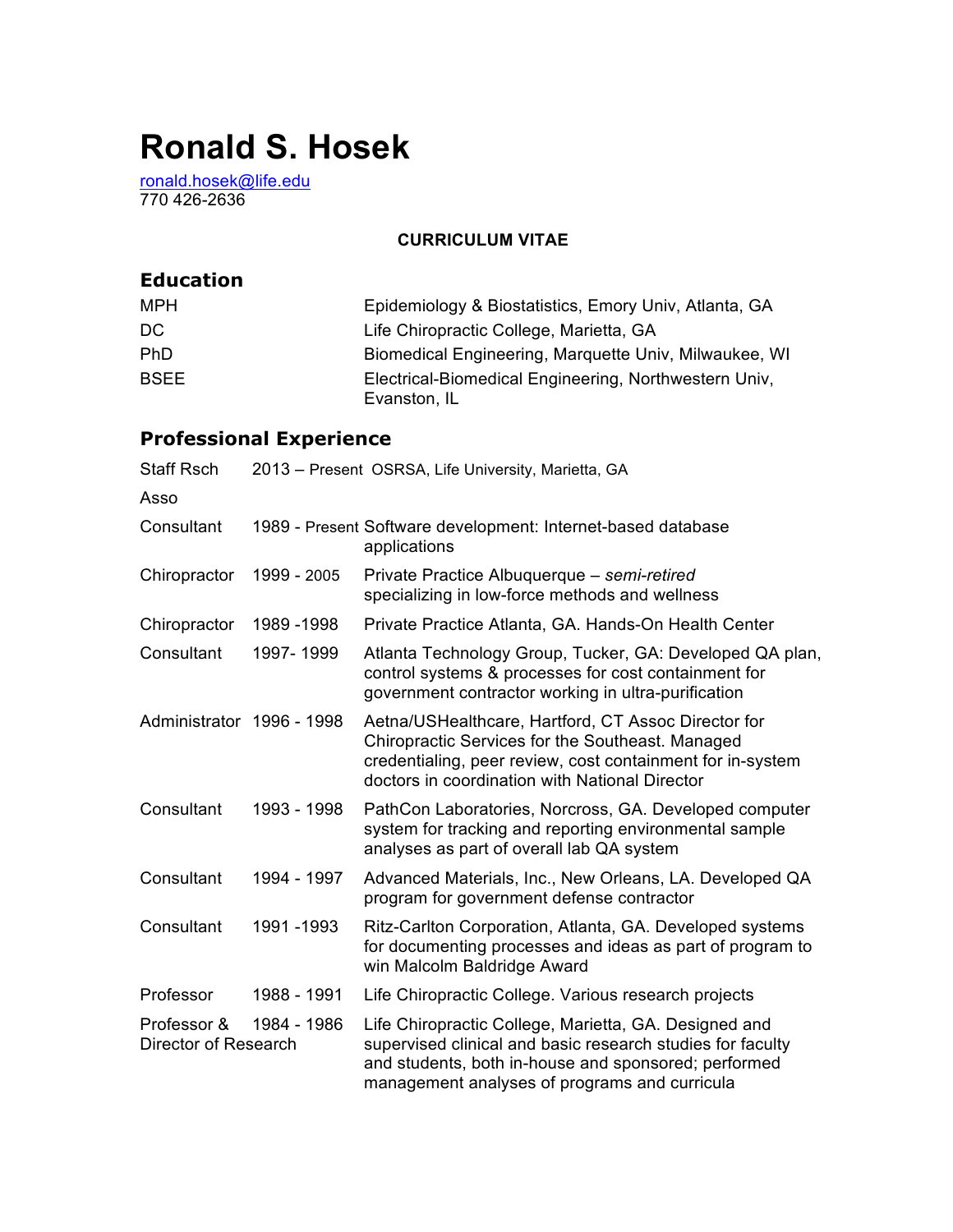| Professor            | 1980 - 1984   | Life Chiropractic College, Marietta, GA. Designed and<br>implemented clinical and basic research studies. Introduced<br>computers to research dept. and assisted in computerization<br>of entire college                                                            |
|----------------------|---------------|---------------------------------------------------------------------------------------------------------------------------------------------------------------------------------------------------------------------------------------------------------------------|
| Director of Research |               | Dept. Neurological Surgery, Univ of Miami,<br>1975 - 1980<br>Miami, FL. Supervised residents' research and research<br>education; ran research laboratory; provided clinical<br>research support; did basic and clinical research in pain and<br>spinal cord injury |
| Asst Prof            | $1973 - 1974$ | Biomedical Engineering, University of Miami, FL. Teaching<br>and research                                                                                                                                                                                           |
| Asst Prof            | $1971 - 1973$ | Biomedical Engineering, Marquette University, Milwaukee,<br>Wisconsin. Teaching, research and administration                                                                                                                                                        |

#### **Publications and Presentations**

Owens EF Jr, Russell BS, Hosek RS, Sullivan SG, Dever LL, Mullin LE. Changes in adjustment force, speed and direction factors in chiropractic students after 10 weeks undergoing standard technique training. The Journal of Chiropractic Education (in review).

Owens EF, Hosek RS, Mullin L, Dever L, Sullivan S, Russell B. Thrust magnitudes, rates and 3-dimensional directions delivered in simulated lumbar spine HVLA adjustments. J Manipulative Physiol Ther. 2017 (accepted for publication 3/16/2017.

Owens EF, Russell BS, Weiner M, Mullin LE, Dever L, Hosek, RS, Sullivan SGB. Amplitude and speed of Gonstead technique side-posture lumbopelvic adjustments in humans. ACC/RAC Conference 2017. Washington, DC March 15-18. Proceedings in J Chiropr Education 2017; 31(1):71.

Owens EF, Esposito J, Hosek RS. Using private electronic health care databases when puiblich ones do not exist. ACC/RAC Conference 2017. Washington, DC March 15-18. Proceedings in J Chiropr Education 2017; 31(1):71.

Owens EF, Hosek RS. A physical model of lumbar spine fixation for use in palpation and adjustment training. WFC/ACC Education Conference. Montreal, Quebec, Canada. October 19-22, 2016.

Owens EF, Hosek RS, Russell B. Using technology to measure adjustment vectors as well as force and speed. WFC/ACC Education Conference. Montreal, Quebec, Canada. October 19-22, 2016.

Owens EF, Hosek RS, Mullin L, Dever L, Sullivan S, Russell BS. Changes in adjustment force, speed and direction factors in chiropractic students after 10 weeks undergoing standard technique training [conference abstract]. J Chiropr Educ. 2016; 30(1): 63. doi: http://dx.doi.org/10.7899/JCE-15-22.

Hosek RS, Owens EF, Plasker E, Sullivan S. A practice-based pilot study of patient's attitudes about long-term care and longevity. ACC/RAC Conference 2016. Orlando, FL March 17-19. Proceedings in J Chiropr Education 2016; 30(1):69-80.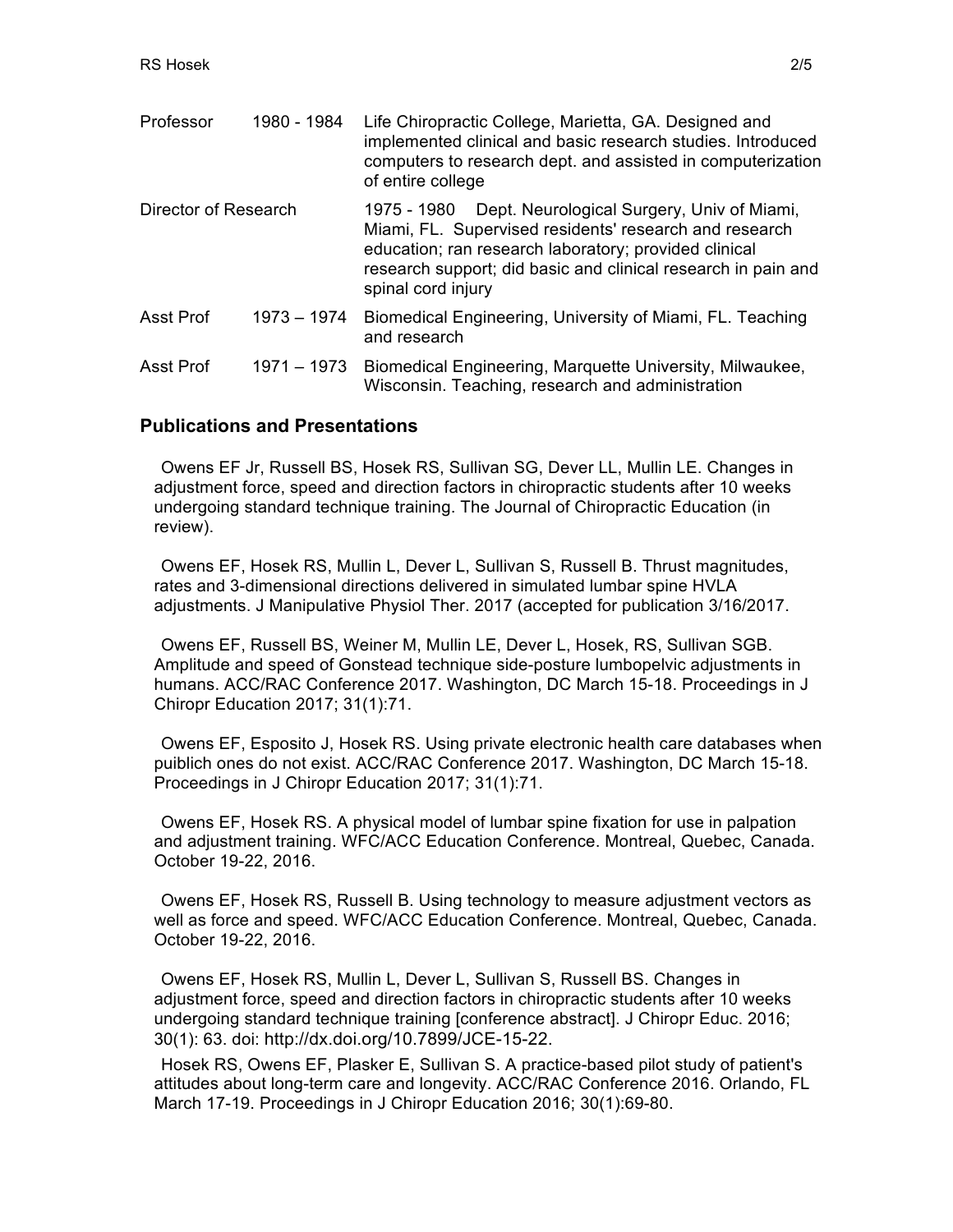Owens EF, Esposito J, Hosek RS, Sullivan S. How well do diagnosis codes from claims databases represent health issues of chiropractic patients? ACC/RAC Conference 2016. Orlando, FL March 17-19. Proceedings in J Chiropr Education 2016; 30(1):69-80.

Owens EF, Plasker E, Hosek RS, Sullivan S. The long-term effects of continuing chiropractic care: a feasibility study. ACC/RAC Conference 2016. Orlando, FL March 17- 19. Proceedings in J Chiropr Education 2016; 30(1):69-80.

Russell BS, Hoiriis KT, Hosek RS, Weiner MT. Kinetic and kinematic analysis of walking gait, before and after chiropractic care, following fifth metatarsal fractures [conference abstract]. J Chiropr Educ. 2016; 30(1): 65. doi: http://dx.doi.org/10.7899/JCE-15-22.

Capes M, Russell BS, Oz M, Hosek RS. Kinetic gait assessment before and after chiropractic lower extremity adjustments [conference abstract]. J Chiropr Educ. 2016; 30(1): 54. doi: http://dx.doi.org/10.7899/JCE-15-22.

Weiner MT, Russell BS, Bishop A, Hosek RS. Motion capture analysis of students performing side posture set up and thrusts on a mannequin: a pilot study [conference abstract]. J Chiropr Educ. 2016; 30(1): 67-8. doi: http://dx.doi.org/10.7899/JCE-15-22.

ACC-RAC 2014, ORLANDO, FL,

PBRN Infrastructure Considerations in Workshop: Practice-based research: A pressing need for the chiropractic profession, with EF Owens, C Hawk, S Sullivan and J Alcantara.

ACC-RAC 2014, ORLANDO, FL,

Russell, B., RS Hosek, KT Hoiriis and A Linkhorn, Kinetic evaluation of gait in an injured football player before and after chiropractic care, Poster Presentation

INTL CONF ON SPINAL MANIPULATION, PALM SPRINGS, CA 1994

Leach, R. and RS Hosek, Clinical and myoelectric observations on fibromyalgia in a chiropractic practice: a prospective descriptive clinical series

9TH ANNUAL UPPER CERVICAL SPINE CONFERENCE, MARIETTA GA, 1992

Owens, EF and RS Hosek, The flexion/relaxation phenomenon detected in the cervical spine using surface emg at static end-range of motion

9TH ANNUAL UPPER CERVICAL SPINE CONFERENCE, MARIETTA GA, 1992 Owens, EF, RS Hosek, Hoiriis KT. Validity of an x-ray marking system: effect of tube tilt on laterality

8TH ANNUAL UPPER CERVICAL SPINE CONFERENCE, MARIETTA GA, 1991 Owens, EF, RS Hosek. Validity of an x-ray marking system: accuracy of lateral tilt measure and influence of rotation.

1ST ANNUAL RESEARCH CONFERENCE ON ANIMAL CHIROPRACTIC, MARIETTA GA 1986 Grostic, J, EF Owens, RS Hosek. Animal models in research.

CONSERVATIVE HEALTH SCIENCES RESEARCH CONFERENCE, SUNNYVALE CA, 1985 Hosek, RS, EF Owens. A real-time EEG monitoring system. Owens, EF, RS Hosek. In-vivo measurement of muscle tone.

Sheres, BM, RS Hosek. Upper cervical postural analysis by photographic means.

17TH BIOMECHANICS OF THE SPINE CONFERENCE , BOULDER CO, 1985 Steinle, LB, RS Hosek, BM Sheres. Cervical x-ray reliability.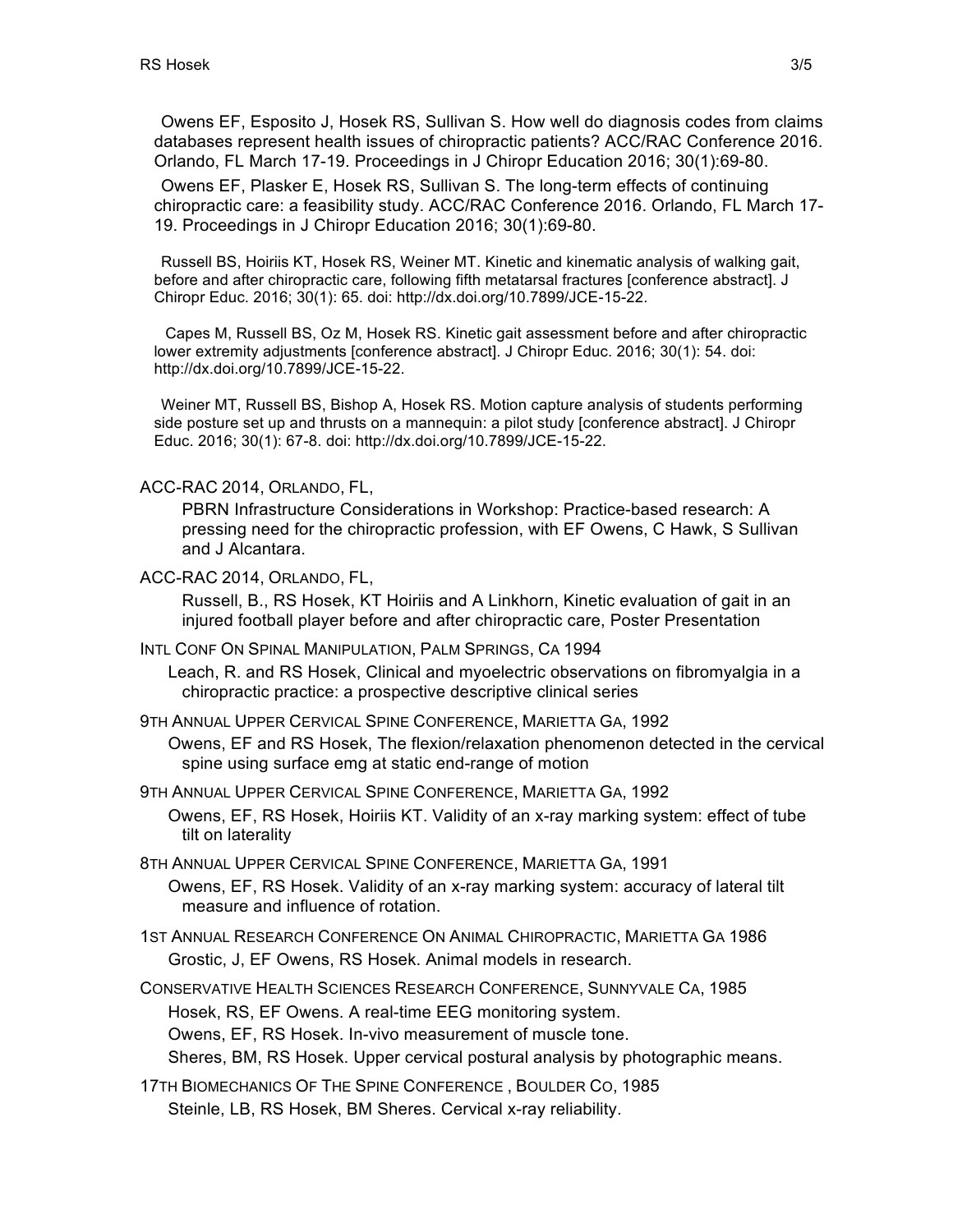Owens, EF, RS Hosek. Thrust magnitudes and rates in upper cervical adjustment.

- 3RD ANNUAL ADVANCES IN CONSERVATIVE HEALTH CARE CONFERENCE, PASADENA TX, 1984 Hosek, RS, EF Owens. Instrument-delivered sham adjustments. Owens, EF, G Elmore, RS Hosek. Relationship of gravity weight line and functional short leg.
- 15TH ANNUAL BIOMECHANICS OF THE SPINE CONFERENCE, SEOUL KOREA, 1984 Williams, SE, EF Owens, RS Hosek. Computerized adjusting instrument. Owens, EF, SE Williams, RS Hosek. Low-cost computerized gravity weight line

analysis device.

Williams, SE, EF Owens, RS Hosek. Effects of some adjusting parameters on cervical structure.

14TH ANNUAL BIOMECHANICS OF THE SPINE CONFERENCE, SAN LORENZO CA, 1983 Nathan, G, RS Hosek, EF Owens, SB Schram. Effect of gravity inversion on the lumbar spine.

Hosek, RS, EF Owens, G Elmore. Non-invasive monitoring of neuromuscular changes.

2ND ANNUAL ADVANCES IN CONSERVATIVE HEALTH CARE CONFERENCE, LOMBARD IL, 1983 Hosek, RS, G Elmore. EEG and evoked potential monitoring. Owens, EF, RS Hosek. Spinal buckling loads and curvature.

13TH ANNUAL BIOMECHANICS OF THE SPINE CONFERENCE, SAN FRANCISCO CA, 1982 Owens, EF, SB Schram, RS Hosek. Application of the Euler buckling theory to the human spine.

Schram, SB, RS Hosek, EF Owens. Variations of skin surface temp with chiropractic adiustments.

LOGAN/CRC CONFERENCE ON MANIPULATION, DIAGNOSIS, AND THERAPY, ST LOUIS 1982 Hosek, RS. Modelling chiropractic phenomena .

Schram, SB, RS Hosek. Chiropractic diagnosis using neuromuscular signal tracing. Owens, EF, SB Schram, RS Hosek. Computerized thermal scanning system.

WORLD CHIROPRACTIC CONFERENCE, VENICE ITALY, 1982

Schram, SB, RS Hosek. Clinical applications of a three-dimensional x-ray technique.

12TH ANNUAL BIOMECHANICS OF THE SPINE CONFERENCE, BOULDER CO, 1981 Schram, SB, RS Hosek. Limitations in the use of kinematic analysis for chiropractic research.

Hosek, RS. Kinematic analysis of the cervical spine : a clinical trial.

Schram, SB, RS Hosek. A computer program for kinematic analysis.

11TH ANNUAL BIOMECHANICS OF THE SPINE CONFERENCE, BOULDER CO, 1980

Hosek, RS, BS Miller, JB Myers. X-ray misalignments, high blood pressure and low back pain.

Silverman, HL, RS Hosek, SB Schram. Monte Carlo algorithm to improve orthogonal xray results.

HALDEMAN CONFERENCE ON THE SPINE, LAS VEGAS 1980

Schram, SB, HL Silverman, RS Hosek. 3-dimensional x-ray techniques for the cervical spine.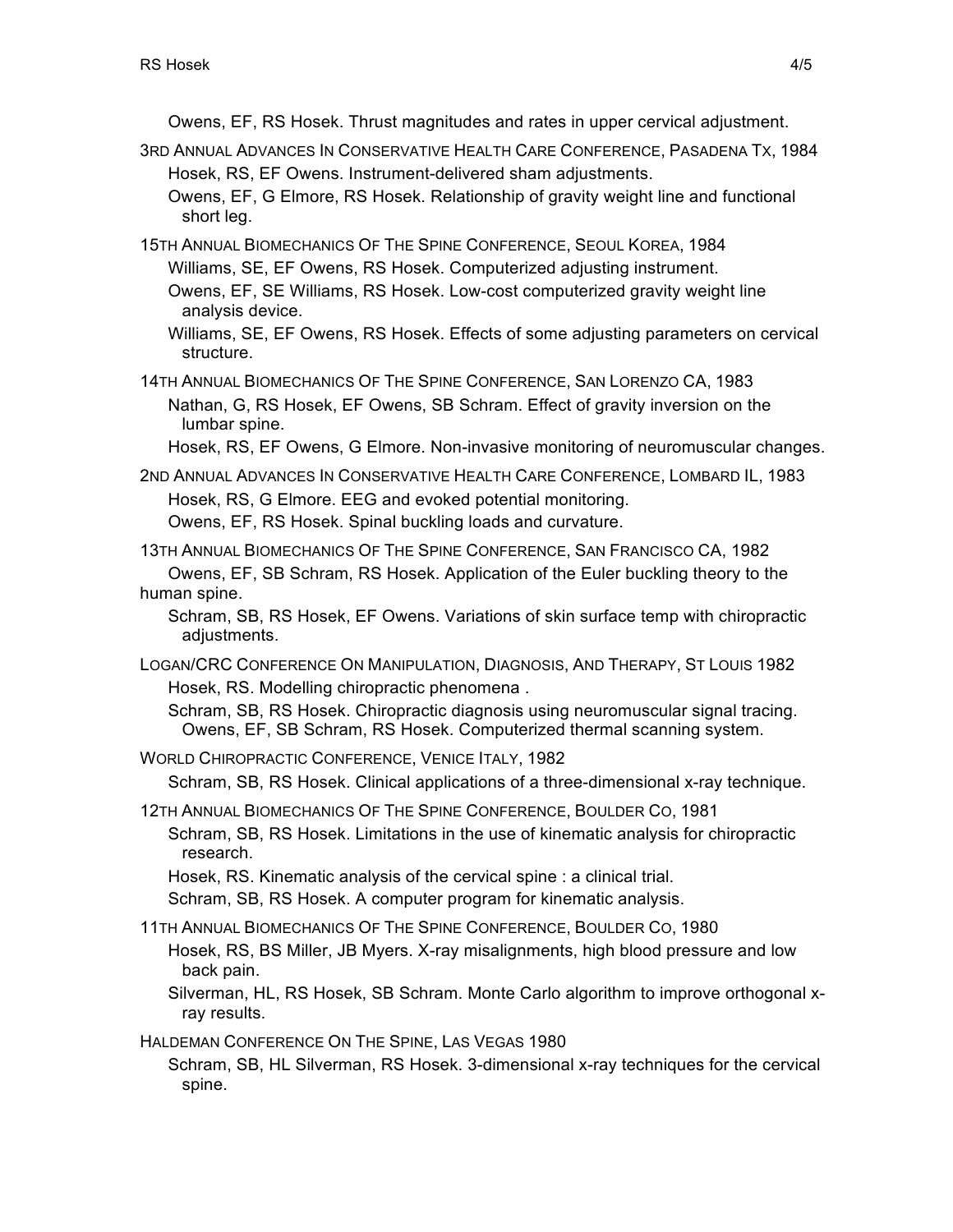31ST ANNUAL CONFERENCE ON ENGINEERING, MEDICINE, AND BIOLOGY, ATLANTA 1978 Carroll, FB, CH Sutton, RS Hosek, G Alexander. Microwave hyperthermia apparatus for tumor irradiation.

Alexander, G, RS Hosek. Microprocessor-based physiological data system.

Hosek, RS, G Alexander. Microprocessor-based clinical data system.

COMPUTERS IN CARDIOLOGY, AMSTERDAM 1977

Augenstein, JS, RS Hosek, GW Andrews. A microprocessor-based monitoring system for intensive care.

29TH ANNUAL CONFERENCE ON ENGINEERING, MEDICINE, AND BIOLOGY, BOSTON 1976 Hosek, RS, JS Augenstein, N Schneiderman, EA Peterson. A microprocessor-based physiological data recorder.

JOINT ACOUSTICAL SOCIETY OF AMERICA, WASHINGTON DC, 1976 Peterson, EA, JS Augenstein, RS Hosek. Noise and the cardiovascular system.

- 28TH ANNUAL CONFERENCE ON ENGINEERING, MEDICINE & BIOLOGY, NEW ORLEANS, 1975 Kennedy, PJ, A Feingold, RS Hosek, E Weiner. Task analysis of anesthesiology.
- FLOW SYMPOSIUM, INSTRUMENT SOCIETY OF AMERICA, 1974

Battocletti, J, S Evans, SJ Larson, R Bowman, V Kudravcev, RS Hosek, A Sances Jr, J Linehan, W Genthe. Analysis of a nuclear magnetic resonance blood flow meter.

27TH ANNUAL CONFERENCE ON ENGINEERING, MEDICINE, AND BIOLOGY, PHILADELPHIA 1974 Hosek, RS, LJ Perlman, J Hilbert. Analysis of a VA hospital admissions service.

SOCIETY FOR CLINICAL RESEARCH, BOSTON 1973

Hilbert, J, RS Hosek, LJ Perlman. Mathematical modelling of a VA hospital admissions system.

- 26TH ANNUAL CONFERENCE ON ENGINEERING, MEDICINE, AND BIOLOGY, MINNEAPOLIS 1973 Hosek, RS, A Sances Jr. On the relationship of scalp recorded potentials and underlying cortical activity.
	- Cohen, BA, E Bravo-Fernandez, RS Hosek. Analysis of serial EEGs in patients with cerebro-vascular disorders.
- 25TH ANNUAL CONFERENCE ON ENGINEERING, MEDICINE, AND BIOLOGY, MIAMI FL, 1972 Battocletti, J, J Linehan, RS Hosek, A Sances Jr, R Halbach, H Itzkovitz, S Larson, Evans, R Bowman, V Kudravcev. NMR blood flow measurements in an isolated perfused kidney.

9TH ISA BIOMEDICAL SCIENCES INSTRUMENTATION SYMPOSIUM, MILWAUKEE 1971 Lessard, C, A Sances Jr, S Larson, RS Hosek. Automatic analysis of continuous sleep.

NEUROELECTRIC SOCIETY, SAN FRANCISCO CA, 1969

Zuperku, E, RS Hosek. Ongoing current studies during electrotherapeutic sleep.

BIOPHYSICAL SOCIETY, LOS ANGELES CA, 1969

Hosek, RS, A Sances Jr, SJ Larson. Experimental determination of cerebral volume conduction.

### **Articles**